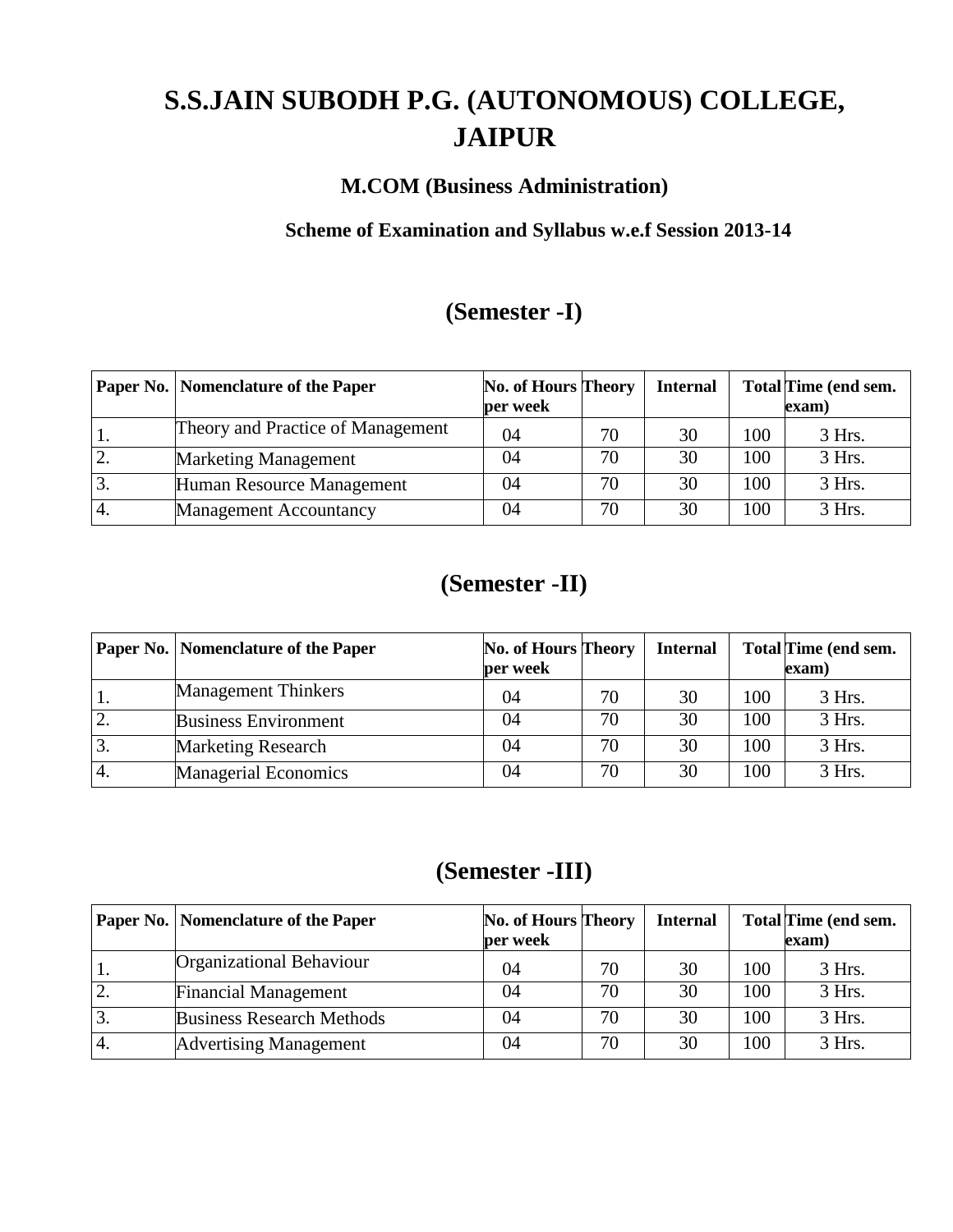| (Semester -IV) |  |
|----------------|--|
|----------------|--|

|    | <b>Paper No.   Nomenclature of the Paper</b> | No. of Hours Theory<br>per week |    | <b>Internal</b> |     | Total Time (end sem.<br>exam) |
|----|----------------------------------------------|---------------------------------|----|-----------------|-----|-------------------------------|
|    | <b>International Marketing</b>               | 04                              | 70 | 30              | 100 | 3 Hrs.                        |
| ٠. | Human Resource Development                   | 04                              | 70 | 30              | 100 | 3 Hrs.                        |
| 3. | <b>Strategic Management</b>                  | 04                              | 70 | 30              | 100 | 3 Hrs.                        |
| 4. | Tourism Marketing/Dissertations              | 04                              | 70 | 30              | 100 | 3 Hrs.                        |

## **Examination Question Paper Pattern for all semester Exams**

**Attempt any five questions. Attempt one question from each unit. Each question carries equal marks**

| Total of End Sem. Exam |                    |
|------------------------|--------------------|
| Internal Assessment    | 30                 |
| <b>Maximum Marks</b>   | 1 <sub>(</sub> )() |
| Minimum Marks          | 40                 |

## **Note**

- Dissertation may be offered in lieu of one paper provided that a candidate secures at least 55% marks in the aggregate of all the papers prescribed for the previous examination.
- The candidate shall be permitted to use battery operated pocket calculator that should not have more than 12 digits, 6 functions and 2 memories and should be noiseless and cordless.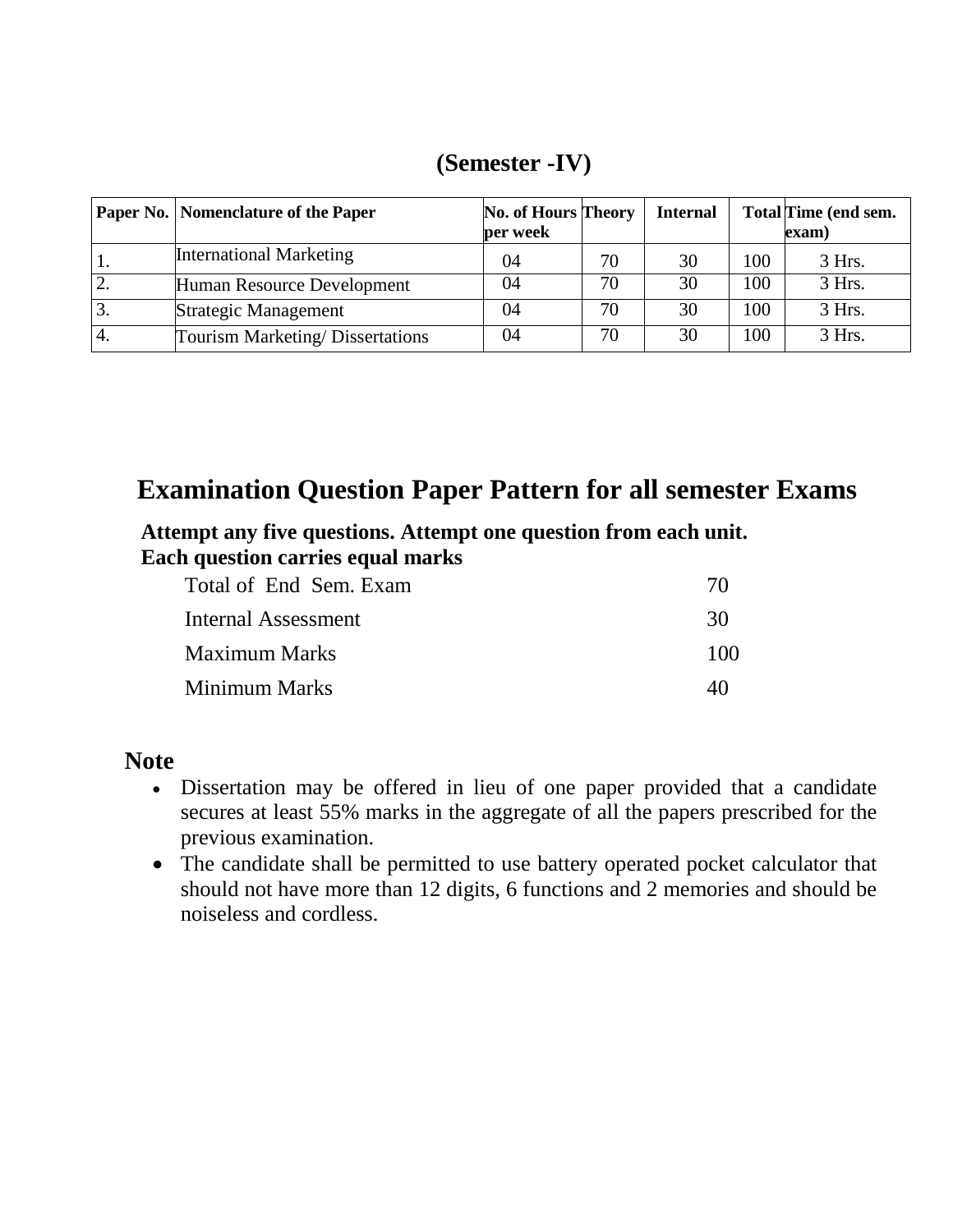**Paper I Theory and Practice of Management**

| Time: 3 Hours | <b>Theory Marks:</b>   |  |
|---------------|------------------------|--|
|               | <b>Internal Marks:</b> |  |

**100**

## **Unit-I**

Nature and Importance of Management, Process of Management, Managerial Roles, Functions of Management, Skills of an Effective Manager, Evolution of Management Thought, Strategic Planning, Managerial Decision Making, M.B.O., Departmentalization.

## **Unit-II**

Leadership Styles, Power and Distribution of Authority, Contemporary Views of Motivation, Group Behaviour and Team Building, Effective Communication System, Designing Control Systems, MIS.

## **Unit-III**

Management of Change, Conflict Management, Management of Stress, Time Management, Quality Management, Global Environment of Management, Ethics of Management, Corporate Social Responsibility, Corporate Culture.

- 1. Prasad, L. M. , Principles & Practices of Management, Sultan Chand & Sons
- 2. Gupta, C.B; Management- Theory & Practice, Sultan Chand & Sons
- 3. T, Ramaswami: Principles of Management, Himalaya Publications
- 4. Vashistha , Neeru: Principles of Management , Taxman Publishing House
- 5. Ivancevich & Deuming, Business & Management, Biztantra
- 6. नौलखा, आर.एल., प्रबन्ध के सिद्धान्त, रमेश बुक डिपा, जयपूर
- 7. सुधा, जी.एस, सामान्य प्रबन्ध, रमेश बुक डिपो, जयपुर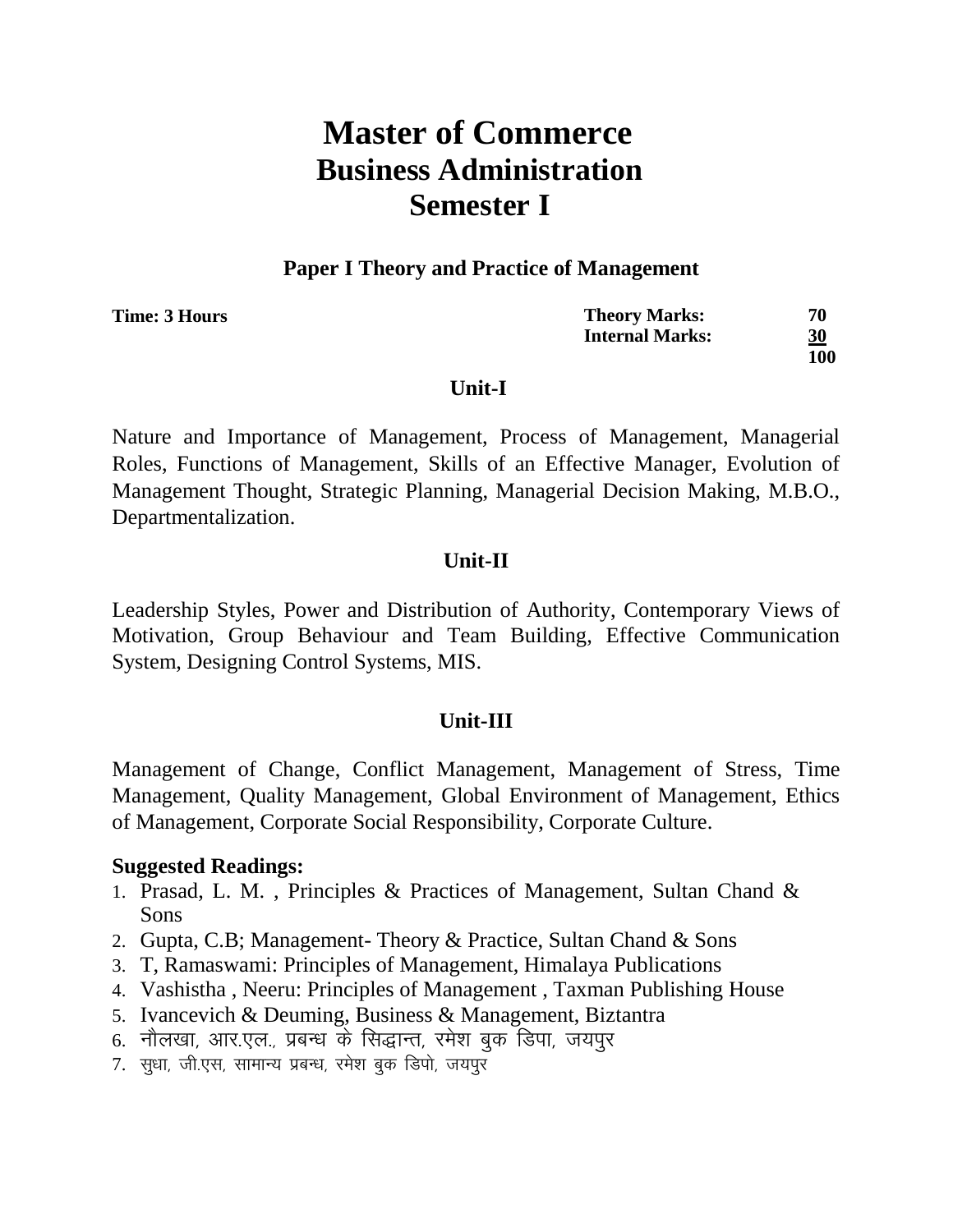## **Paper II Marketing Management**

| Time: 3 Hours |                | <b>Theory Marks:</b>   | 70        |
|---------------|----------------|------------------------|-----------|
|               |                | <b>Internal Marks:</b> | <u>30</u> |
|               | <b>TT 0. T</b> |                        | 100       |

 **Unit-I**

Marketing Management-Concept, Importance, Scope, Approaches to Marketing, Marketing Process, Markets and Marketing Environment-Social, Legal and Ethical issues in marketing, Global Marketing, Product Planning- Product Policy Decision, Brands and Trade Marks, Packaging, Expanding/Simplifying the Line, Product Planning in India, Brand Equity.

## **Unit-II**

Pricing-Factors to be considered in Pricing, Pricing Objectives and Strategy. Breakeven Analysis, Price Maintenance, Discount Policy, Special Selling Terms, Credit Terms. Channels of Distribution, Types of Channels, Objectives and Constraints, Evaluating the major Channel Alternative, Changing Channels of Distribution in India, Customer Relationship Management.

## **Unit-III**

Advertising and Sales Promotion, Advertising Programme, Sales Promotion-Tools and Techniques, Sales Forecasting, Direct Marketing, Event Management, Integrated Marketing Communication.

- 1. Kotler, Philip: Marketing Management Analysis, Planning Implementation and Control Prentice Hall of India, N. Delhi
- 2. Stanton, William J: Fundamentals of Marketing McGraw Hill
- 3. Cundiff, E.W, Still, R.R. & Govini, NAP: Fundamentals of Modern Marketing Prentice Hall of India, N. Delhi
- 4. Kotler & Armstrong: Principles of Marketing Prentice Hall of India, N. Delhi
- 5. Teja Shree Patankar Marketing Management, International Publication House.
- 6. Paule Business, Chris Fill, Kelly Page, Marketing, Oxford University House New Delhi.
- 7. नौलखा, आर.एल., विपणन के सिद्धान्त, रमेश बुक डिपो, जयपुर
- 8. मेहता,कोठारी,शर्मा, विपणन प्रबन्ध, रमेश बुक डिपो, जयपुर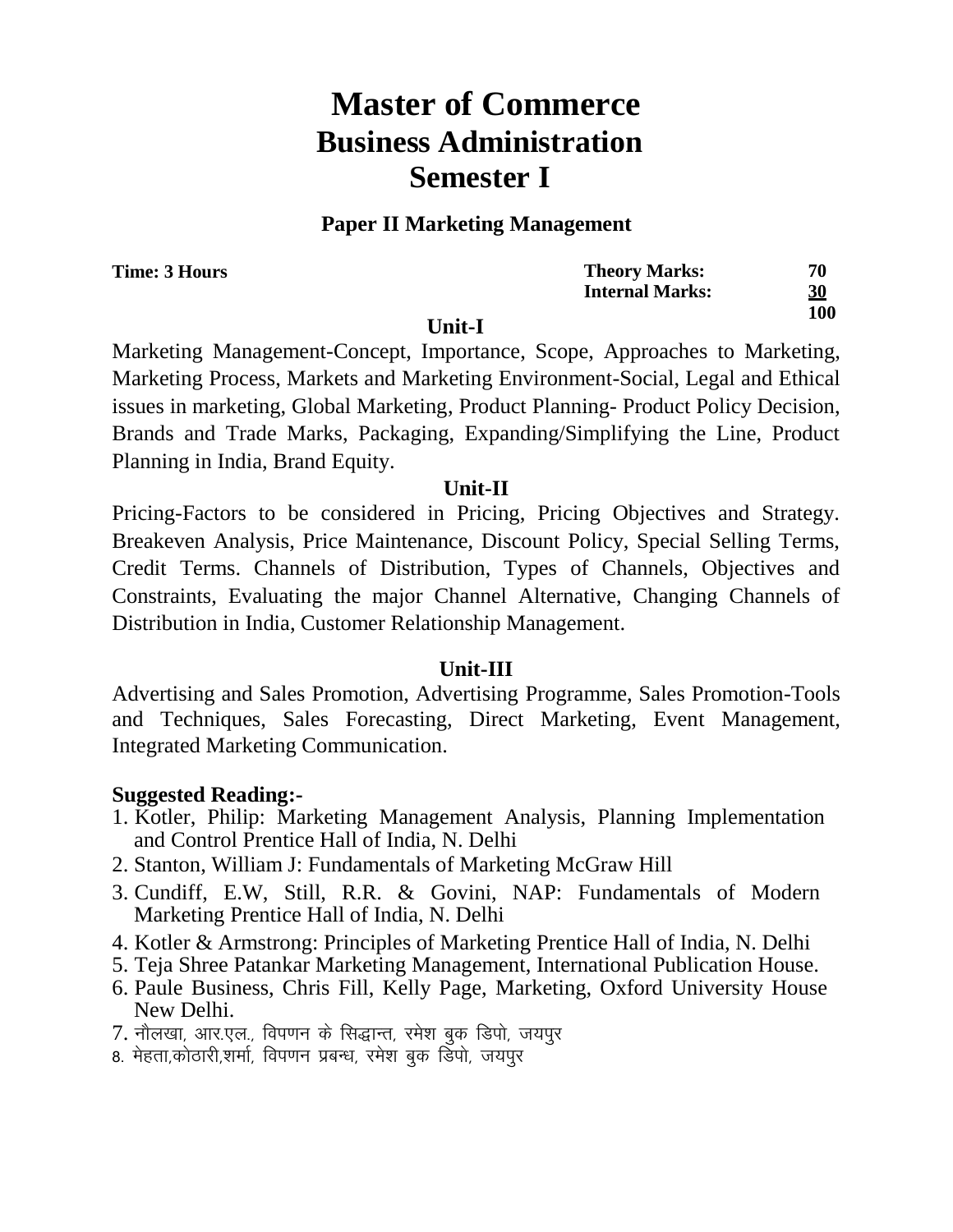#### **Paper III Human Resource Management**

**Time: 3 Hours** 

| <b>Theory Marks:</b>   | 70  |
|------------------------|-----|
| <b>Internal Marks:</b> | 30  |
|                        | 100 |

#### **Unit-I**

HRM-Meaning and Significance, Job Analysis, Human Resource Planning, Recruitment, Selection, Placement and Induction. Performance and Potential Appraisal, Merit Rating.

#### **Unit-II**

Training, Career Planning and Development, Executive Development, Bases of Compensation, Methods of Job Evaluation, Wage Systems, Fringe Benefits and Incentive Systems.

## **Unit-III**

Human and Organizational Conflicts, Grievance Procedure, Disciplinary Policy, Scope of Industrial Psychology Functions and Activities of Industrial Psychology, Limitations of Industrial Psychology.

- 1. Flippo, Edwin B, Personnel Management, McGraw Hill, Tokyo
- 2. Dessler, Gary, Human Resource Management PHI, New Delhi
- 3. Venkataratnam, Personnel Management & Human Resource, Tata McGraw Hill, New Delhi
- 4. Memoria & Gankar, Personnel Management : Text & Cases Himalaya Monappa & Mirza, Personnel Management Tata McGraw Hills, New Delhi
- 5. Michael Salamon, Industrial Relations Theory & Practice, PHI, New Delhi
- 6. Memoria & Memoria, Dynamics of Industrial Relations; Himalaya Publishing House, New Delhi
- 7. Ian Beardwell & Holden, Human Resource Management, McMillan Publication, New Delhi.
- 8. Desimona, Werner, Haris, Human Resource Development, Thomson South Western Publication, New Delhi.
- $9.$  शर्मा, शर्मा, सुराना, मानव संसाधन प्रबन्ध, रमेश बक डिपो , जयपुर
- $10.\,$ सूधा, जी.एस., मानव संसाधन प्रबन्ध, रमेश बुक डिपो जयपूर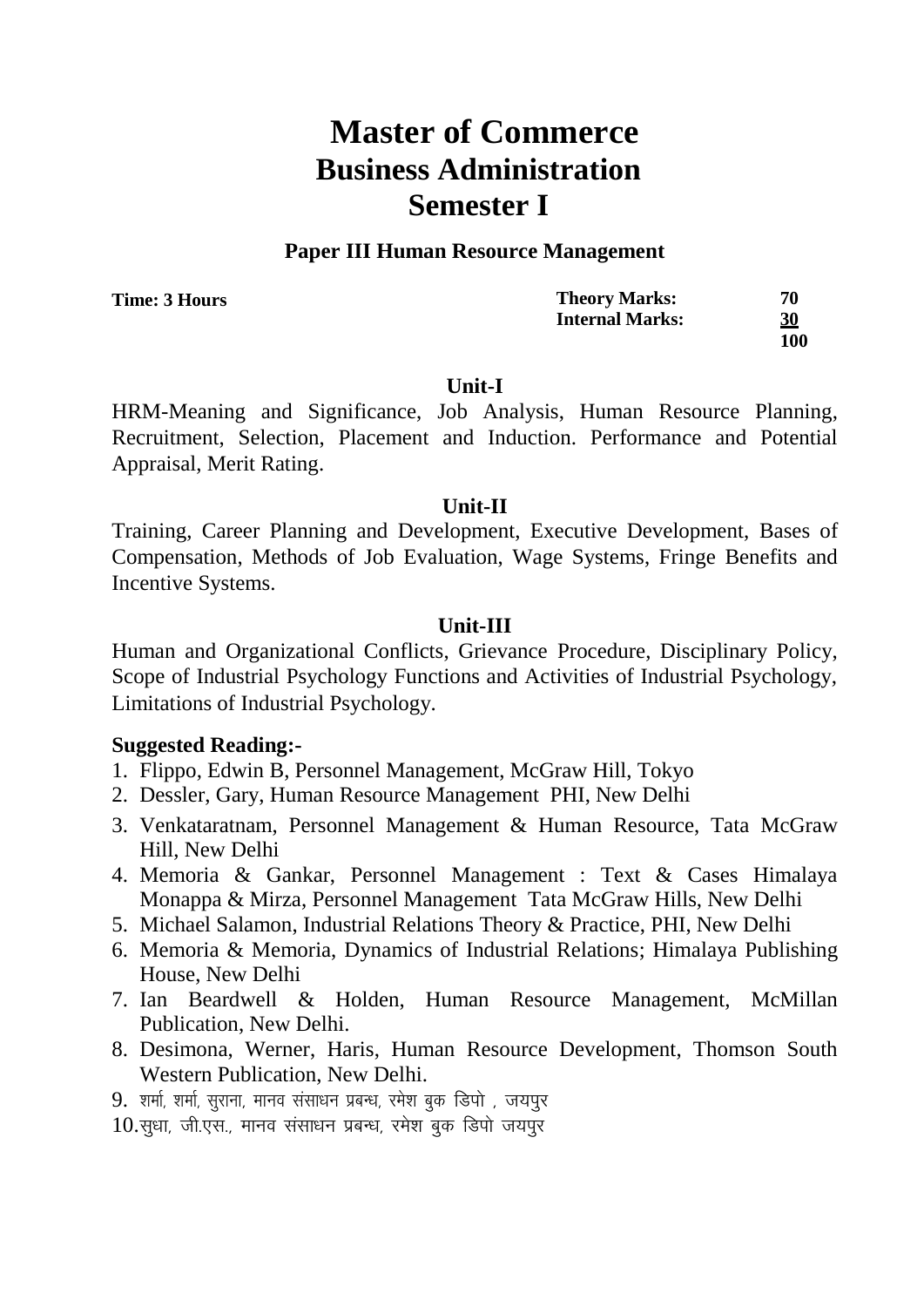## **Paper IV Management Accountancy**

| Time: 3 Hours | <b>Theory Marks:</b>   | 70        |
|---------------|------------------------|-----------|
|               | <b>Internal Marks:</b> | <u>30</u> |
|               |                        | 100       |

## **Unit-I**

Nature and Scope of Management Accounting, Financial Statements: Analysis and Interpretation, Comparative Statements and Common Size Statements. Ratio Analysis, Fund Flow and Cash Flow Analysis.

## **Unit-II**

Capital Budgeting, Operating and Financial Leverages. Variance Analysis, Cost of Capital.

## **Unit-III**

Responsibility Accounting, Break Even Analysis, Trend Analysis, Business Forecasting.

- 1. Agarwal and Agarwal: Management Accounting, RBD, Jaipur
- 2. Agarwal M.R.: Management Accounting, Garima Publication
- 3. Agarwal M.R.: Management Accountancy, Garima Publication
- 4. Khan M.Y.: Management Accounting, Tata Mcgraw Hill, New Delhi
- 5. Arora M.N.: Management Accounting, Himalaya Publishing House, New Delhi
- 6. Horme Van C. & Wachowich M., Fundamentals of Management Accountancy, Prentice Hill, New Delhi
- 7. Khan, Jain, Management Accountancy, Mc Graw Hills, New Delhi
- 8. Pandey, I.M. Financial Management, Vikas Publication House, New Delhi
- 9. अग्रवाल , अग्रवाल, सैनीः प्रबन्ध लेंखाकन, रमेश बुक डिपो, जयपुर
- $10.$  अग्रवाल,एम आर: प्रबन्ध लेखांकन, गरिमा पब्लिकेशन, जयपुर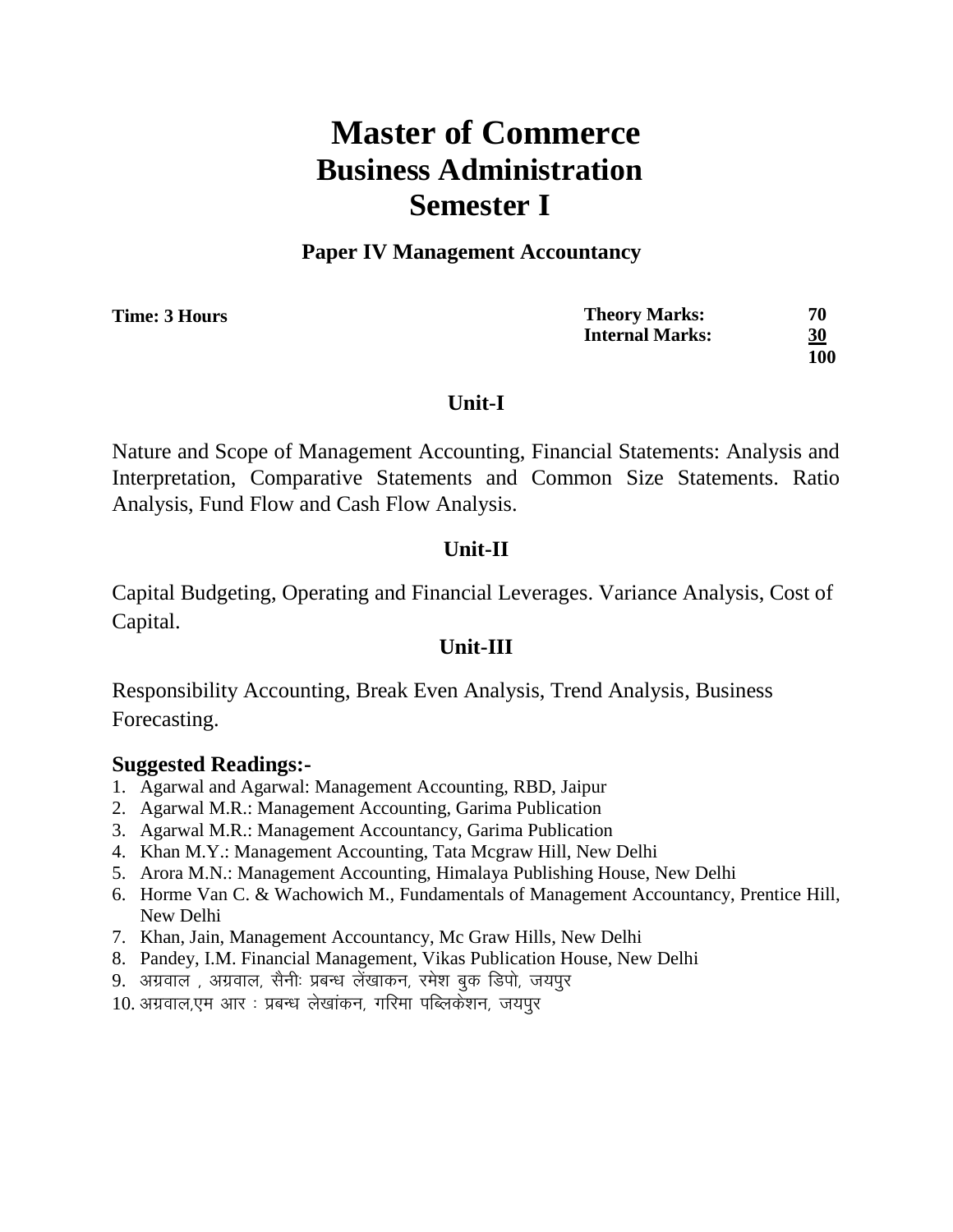## **Paper I Management Thinkers**

**Time: 3 Hours** 

| <b>Theory Marks:</b>   | 70  |
|------------------------|-----|
| <b>Internal Marks:</b> | 30  |
|                        | 100 |

## **Unit-I**

Robert Owen, F.W. Taylor, Henri Fayol, Chester I Barnard, George Elton Mayo.

## **Unit-II**

Chris Argyris, Kurt Lewin, Herbert A. Simon, William G. Ouchi, Tom Peters.

## **Unit-III**

Gary Hamel, C.K. Prahalad, Peter F. Drucker, Victor H. Vroom, Michael E Porter.

- 1. Singh R. N., Management Thought and Thinkers, Sultan & Sons, New Delhi
- 2. Batra Pramod : Management Thought and Think, INC ,New Delhi
- 3. Burton G and Thakur W., Management Today: Principles and Practice, Tata Mcgraw Hill, New Delhi
- 4. सुधा, जी. एस., प्रबन्धन चिन्तन का इतिहास, रमेश बुक डिपो, जयपुर
- 5. शर्मा एवं सुराणा, प्रबन्धन चिन्तन का इतिहास, रमेश बुक डिपो, जयपूर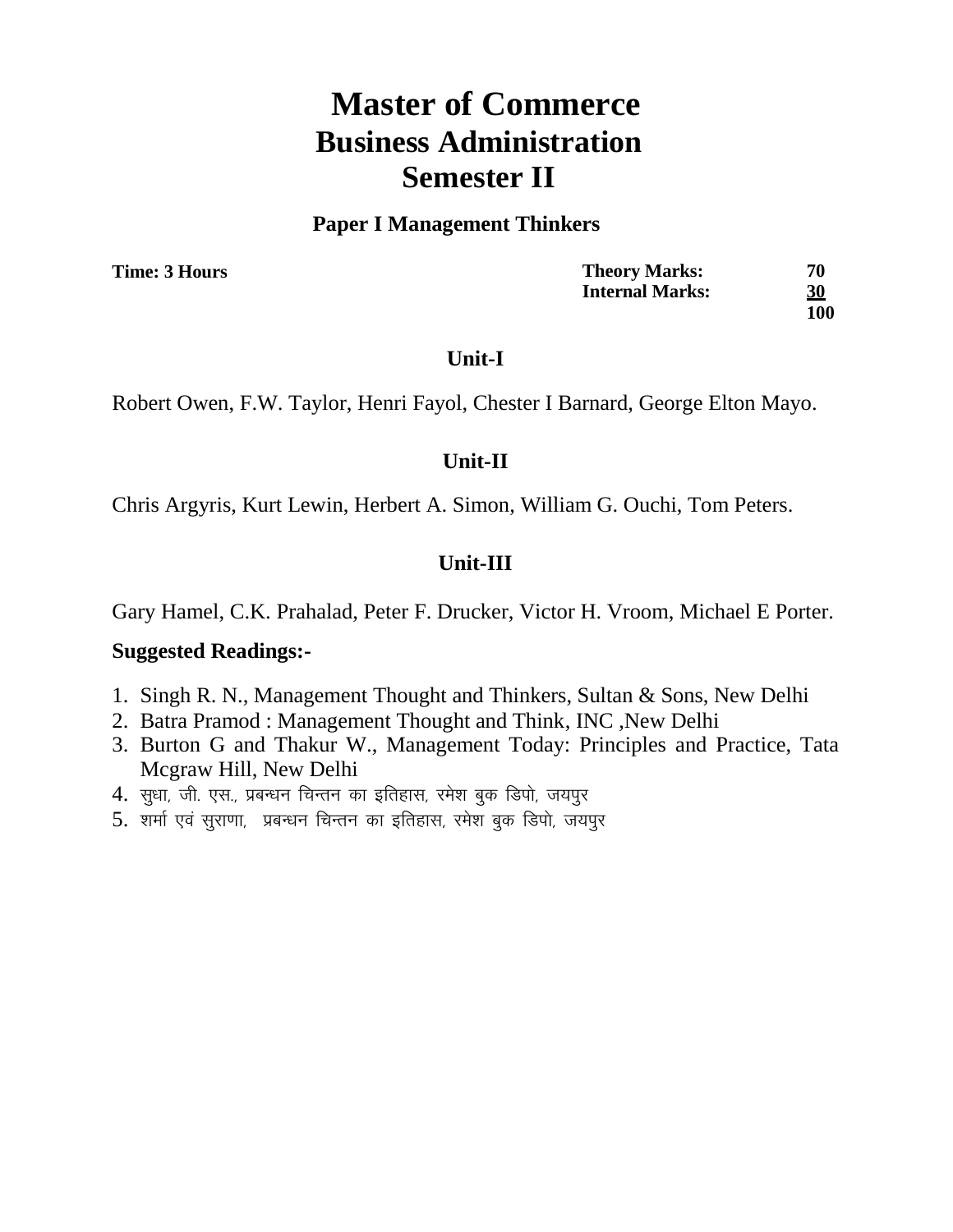#### **Paper II Business Environment**

**Time: 3 Hours Theory Marks: 70 Internal Marks: 30 100**

 **Unit-I**

Environment of Business, Socio-Cultural Environment, Impact of Socio-Cultural Values, Business Ethics and Morality.

## **Unit-II**

Social Responsibility of Businessmen and Indian Constitution, Control over Business through Corporate Law, Control over Capital Issues, Industrial Policies, Forms of State Intervention in Business.

## **Unit-III**

Concept of Welfare State, Industrial Development and Regulation, Patent Act 1951, Competition Act 2002, Liberalization Policy, Implications of Globalization Policy in Business.

- 1. Cherunilam, Francis: Business and Government Himalaya Publishing House, New Delhi
- 2. Awasthappa, K., Essentials of Business environment Himalaya Publishing House, New Delhi
- 3. Ghosh & Kapoor., Business Policy and Environment S. Chand and Sons, N. Delhi
- 4. Dasgupta, A. & Sengupta, A.N., Government & Business, Allied Book Agency, New Delhi
- 5. Singh & Shekhar., Environmental Policy in India IIPA, New Delhi
- 6. Pailwar, Veena Kaishav, Business Environment, PHI, New Delhi.
- 7. Swabera, Islam & Kharkongor, Business Environment, Taxmann Publications.
- 8. Shaikh Saleem, Business Environment, Pearson, New Delhi.
- 9. Fernando, Business Environment, Pearson, New Delhi
- 10.Agarwal, Raj, Business Environment, Excel Books, New Delhi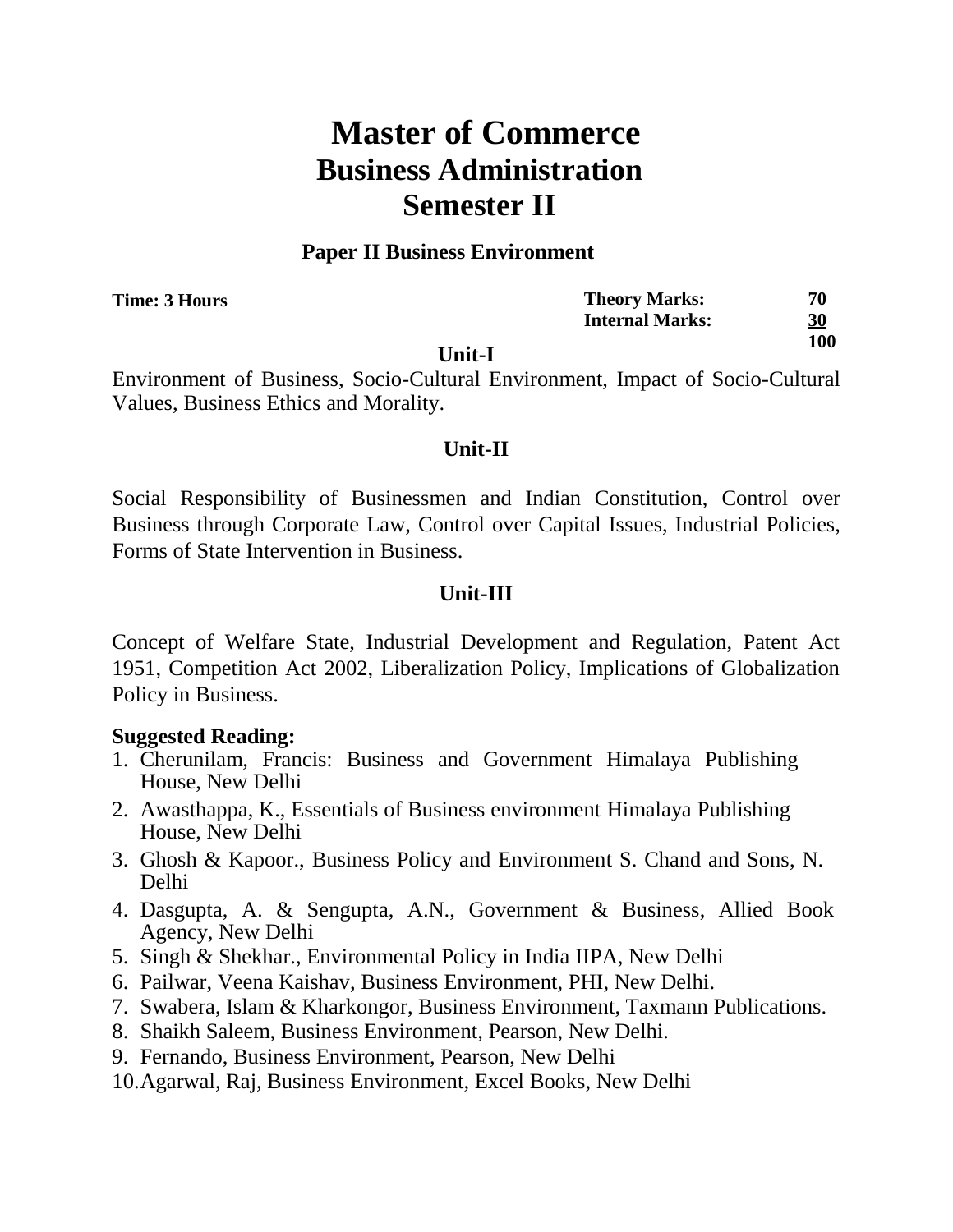## **Paper III Marketing Research**

**Time: 3 Hours** 

**Theory Marks: 70 Internal Marks: 30 100**

## **Unit-I**

Marketing Research: Meaning, Nature, Scope, Importance, Limitations, Applications of Marketing Research, Procedure of Marketing Research.

## **Unit-II**

Basic Methods: Survey, Observation, Experiment, Primary and Secondary Data Collection, Sampling, Processing.

## **Unit-III**

Tabulation and Analysis of Data, Interpretation, Report Writing, Ethical Issues in Marketing Research.

- 1. Beri, G.C, Marketing Research, Tata McGraw Hill, New Delhi
- 2. Boyd, H.W., Ralph Westfall &S.F. Starsh, Marketing Research, Text and Cases, Richard D. Irwin, Boston
- 3. Chisnall, Peter M, The Essence of Marketing Research, Prentice Hall, New Delhi
- 4. Churchill, Gilbert A, Basic Marketing Research, Dryden Press, Boston
- 5. Davis, J.J, Advertising Research, Prentice Hall, New Delhi
- 6. Saxena Rajan, Marketing Management, Mc Graw Hills, New Delhi.
- 7. Bryman, Bell, Business Research Methods, Oxford University Press, New Delhi.
- 8. जैन, पी सी, विपणन शोध प्रबन्ध, रमेश बक डिपो जयपुर
- 9. पाण्डेय.गणेश. शोध प्रविधि. राधा पब्लिकेशन. नई दिल्ली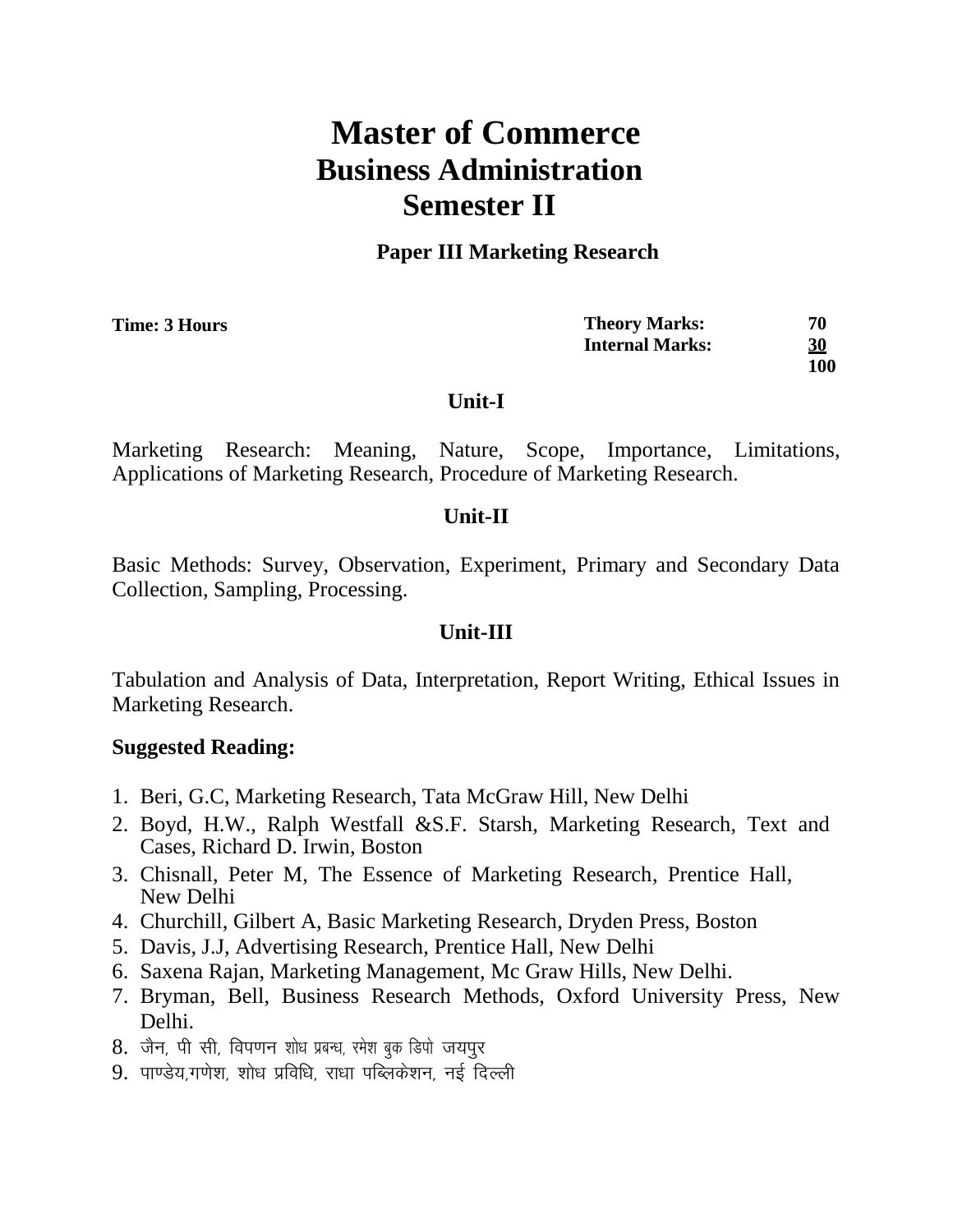#### **Paper IV Managerial Economics**

**Time: 3 Hours** 

| <b>Theory Marks:</b>   | 70         |
|------------------------|------------|
| <b>Internal Marks:</b> | <u>30</u>  |
|                        | <b>100</b> |

#### **Unit-I**

Nature and Scope of Managerial Economics, Role of Managerial Economics, Demand Elasticity, Demand Forecasting.

#### **Unit-II**

Cost Concepts, Classification of Cost, Cost and Output Relationship, Price Decision under Perfect Competition, Pure Competition and Monopolistic Competition, Discriminating Monopoly, Oligopoly.

## **Unit-III**

Theories of Income, Profit, Wages and Rent, National Income-Concept, Measurement, Distribution, National Income and Welfare.

- 1. Salvatore, D., Managerial Economics in a Global Economy, Thomson South Western, Singapore
- 2. Gupta, G.S., Managerial Economics, Tata McGraw Hill, N. Delhi
- 3. Varshney, R.L. & Maheswari, K.L., Managerial Economics S. Chand and Sons, N. Delhi
- 4. Koutsyannis, A.,Modern Micro Economic Theory, Mac Milan
- 5. Samuelson & Nordhas.,Economics, Tata McGraw Hills, New Delhi
- 6. Mankiw, Economics, Principles and Applications, Cengage, New Delhi.
- 7. Samuelson, Paul & Nordhaus, William, Economics, Tata Mc Graw Hills, New Delhi.
- 8. Keat, Young, Benerjee, Managerial Economics, Pearson, New Delhi.
- 9. अग्रवालः प्रबन्धकीय अर्थशास्त्र, कैलाश बुक डिपो, जयपुर
- 10. ओझा, प्रबन्धकीय अर्थशास्त्र, आदर्श प्रकाशन, जयपुर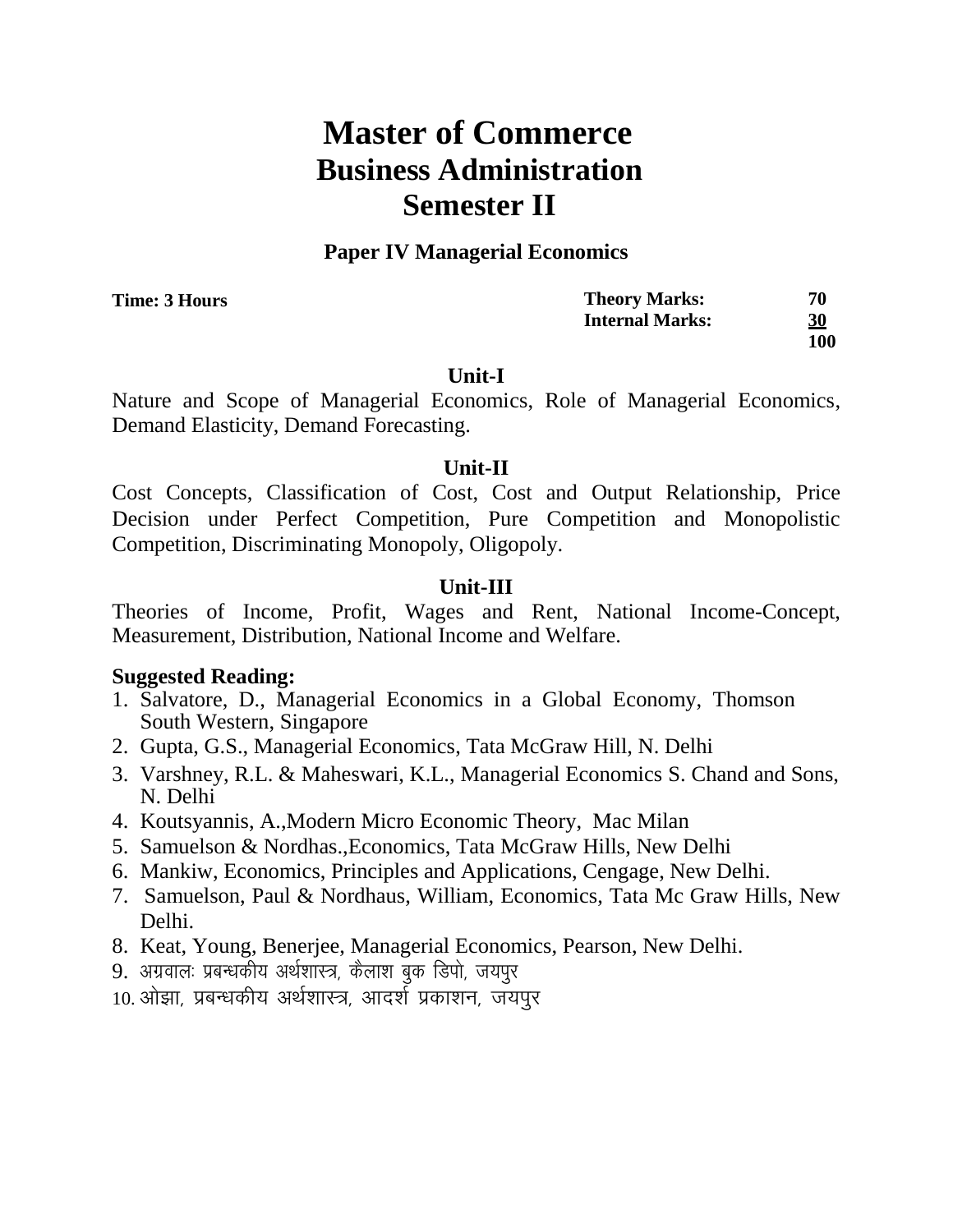## **Paper I Organizational Behaviour**

| <b>Theory Marks:</b>   | 70  |
|------------------------|-----|
| <b>Internal Marks:</b> | 30  |
|                        | 100 |

#### **Unit-I**

Meaning and Importance of Organizational Behaviour, Values, Attitudes and Job Satisfaction, Personality and Emotions, Bureaucratic and Democratic Organizations, Authority and Power Structure.

#### **Unit-II**

Delegation of Authority and Responsibility, Developing Decentralized Structure, Leadership-Contingency Theories, Contemporary Issues in Leadership, Contemporary Theories of Motivation.

#### **Unit-III**

Foundations of Group Behaviour, Understanding Team Work, Power and Politics, Group Conflicts and Negotiation, Organizational Culture and Effectiveness, Stress Management.

## **Suggested Reading:**

- 1. Robbins, Stephen P., Organisational Behaviour, Prentice Hall of India, N. Delhi
- 2. Luthans, Fred., Organisational Behaviour, McGraw Hill
- 3. Hersey & Blanchard., Management of Organisational Behaviour, Prentice Hall of India, N. Delhi
- 4. George & Jones., Understanding & Managing Organizational Behaviour, Prentice Hall of India, N. Delhi
- 5. Sekaran, Uma., Organisational Behaviour Text & Cases Tata McGraw-Hill, N. Delhi
- 6. Ashwasthapa., Organisational Behaviour Himalaya Publishing House
- 7. Pareek, Udai, Understanding Organisational Behaviour Oxford University Press, N Delhi
- 8. Sharma, Organizational Behaviour, McGraw Hills, New Delhi.
- 9. पी सी जैन: संगठनात्मक व्यवहार, राजस्थान हिन्दी ग्रन्थ अकादमी, जयपर
- $10.\,$ डी. गोस्वामी: संगठन और प्रबन्ध, पिपुल्स पब्लिकेशन, नई दिल्ली

**Time: 3 Hours**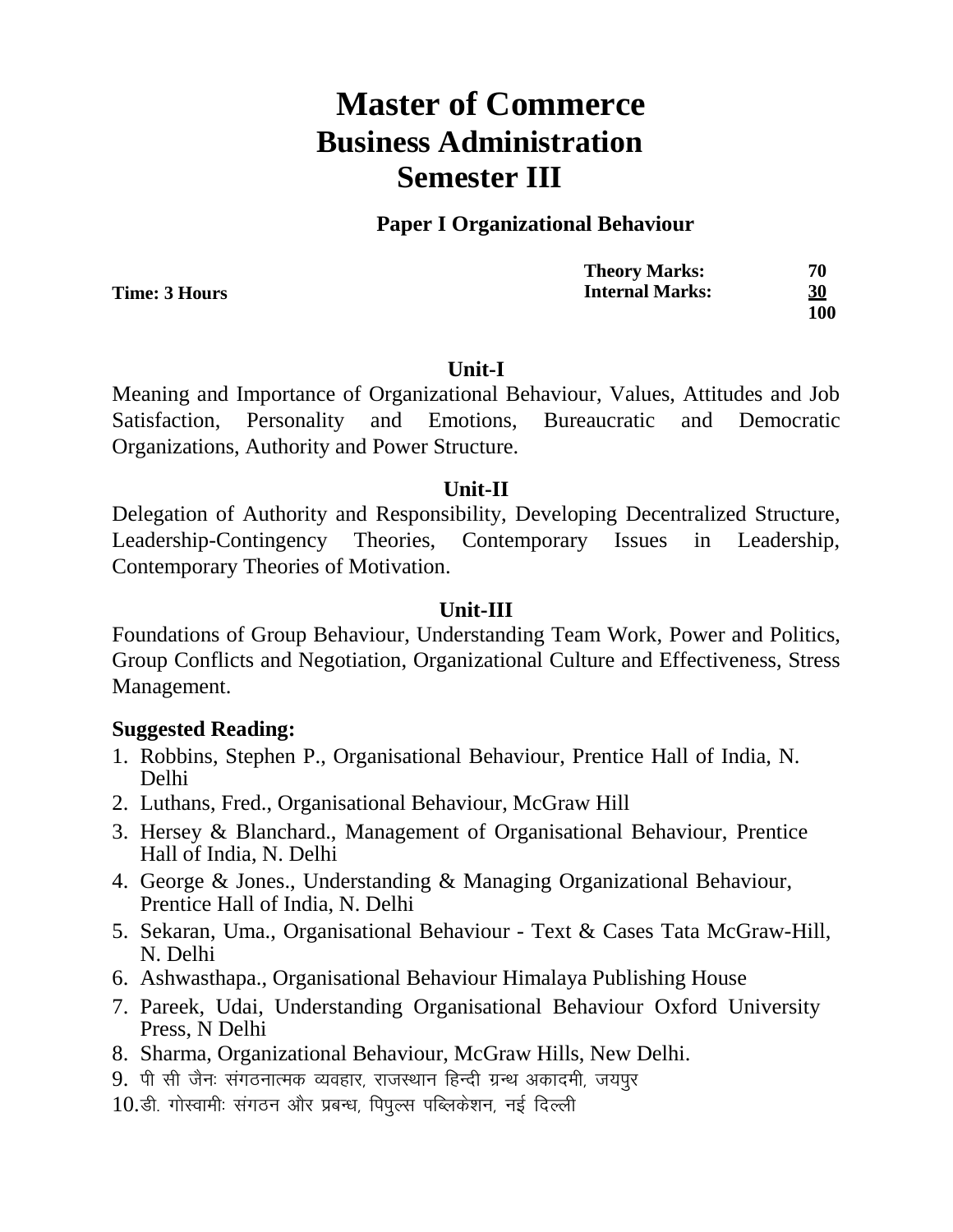## **Paper II Financial Management**

**Time: 3 Hours** 

| <b>Theory Marks:</b>   | 70         |
|------------------------|------------|
| <b>Internal Marks:</b> | 30         |
|                        | <b>100</b> |

#### **Unit-I**

Perspective of Finance: Finance Function, Meaning, Objectives, Scope of Financial Management. Working Capital Management, Determinants of Working Capital, Management of Inventories, Receivables and Cash.

## **Unit-II**

Decisions based on Break Even Analysis: Key Factors, Make or Buy, Export Decision, Product Mix, Capital Structure, Capital Theories, Types of Issue, Selection of Security Mix, Income and Control, Sources of Finance.

## **Unit-III**

Profit Planning and Control, Dividend Policy, Risk and Insurance Management, Financial Institutions: IDBI, IFCI, ICICI, IRBI, EXIM Bank, RFC.

- 1. Vanhorne, James C., Financial Management & Policy, Prentice Hall of India, New Delhi
- 2. Solomon, J.F. & Brigham, E.F.,Managerial Finance, Holts Rinehart and Winston
- 3. Chandra, Prasana., Financial Management Tata McGraw Hill, New Delhi,
- 4. Khan, M.Y. & Jain, P.K., Financial Management Tata McGraw Hill, New Delhi
- 5. Pandey, I.M., Financial Management, Vikas Publishing House, New Delhi
- 6. Tulsiyan & Tulsiyan, Financial Management, Sultan Chand Higher Academics, New Delhi.
- 7. Brighan, Ehrhanit, Financial Management, Cengage Language Pvt. Ltd., New Delhi.
- 8. Bhall, V.K., Financial Management, S.Chand Higher Academics, New Delhi.
- 9. अग्रवाल एवं अग्रवालः वित्तीय प्रबन्ध, रमेश बक डिपो, जयपुर
- $10.$  अग्रवाल,एम आर, वित्तीय प्रबन्ध, गरिमा पब्लिकेशन्स, जयपुर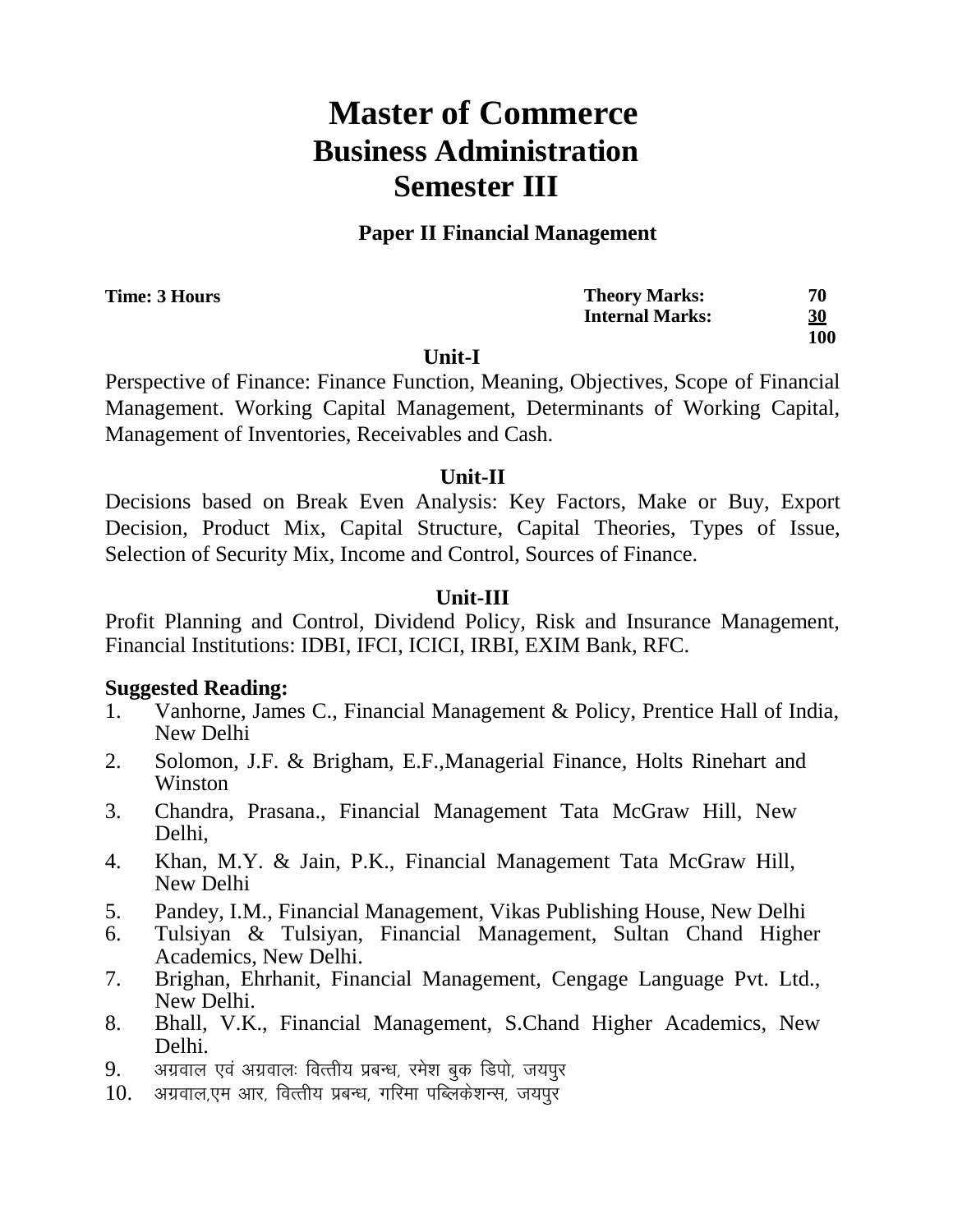## **Paper III Business Research Methods**

| Time: 3 Hours | <b>Theory Marks:</b>   | 70   |
|---------------|------------------------|------|
|               | <b>Internal Marks:</b> | 30   |
|               |                        | 1 ሰሰ |

**100**

#### **Unit-I**

Meaning and Objectives of Research, Need and Importance of Research in Business, Types of Research, Problems in Business Research, Identification of Research Problems.

## **Unit-II**

Formulating Hypothesis and Research Design, Data Collection, Classification of Data, Tabulation and Processing of Data, Hypothesis Testing.

## **Unit-III**

Chi-square Test, Analysis of Variances, Simple Regression and Correlation, Analysis and Interpretation of Data, Research Report, Business Forecasting.

- 1. Kothari C.R., Research Methodology : Methods and Techniques, Wiley Eastern Ltd., New Delhi
- 2. J.F. Rummel and W.C. Ballainc, Research Methodology in Business, Harper and Row, New York
- 3. Allan Bryman, Emma Bell, Business Research, Methods, Oxford University Press.
- $4.$  रूनेला सतपाल, संर्वेक्षण अनुसंधान एवं सांख्यिकी विकास पब्लिकेशन, नई दिल्ली ।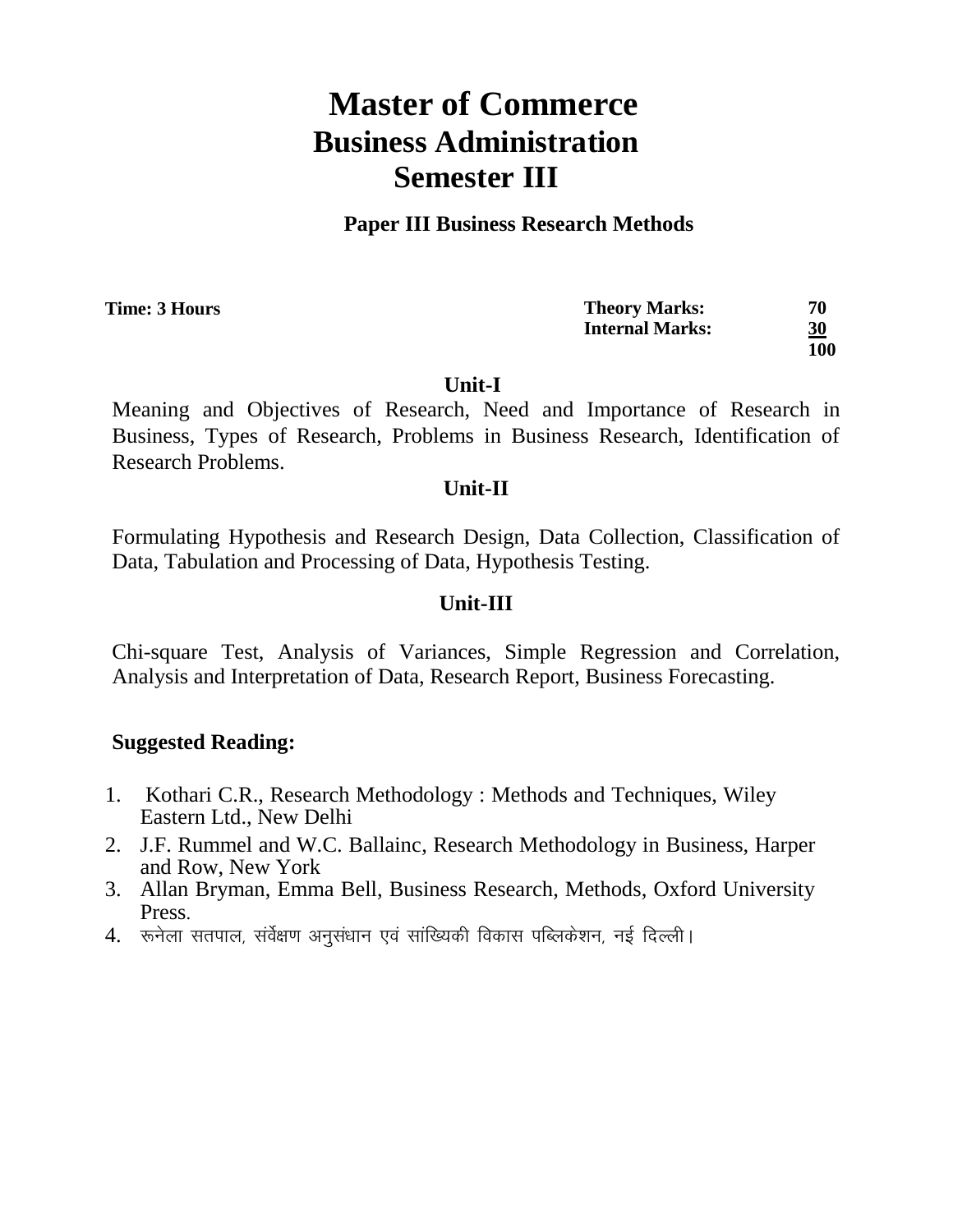## **Paper IV Advertising Management**

| <b>Theory Marks:</b>   | 70        |
|------------------------|-----------|
| <b>Internal Marks:</b> | <u>30</u> |
|                        | 1 Л       |

#### **Unit-I**

Role of Advertising, Advertising and Marketing Process, Types of Advertising, Advertising Decisions, Role of Advertising in Adoption of New Products, Advertising Department, Advertising Planning Framework, Advertising Objectives, Advertising Media Decisions, Advertising Budget, Message, Tactics.

#### **Unit-II**

Advertising Copy Elements, Advertising Campaign, Measuring Advertising Effectiveness, Need and Scope of Advertising Research, Advertising Research Process, Media Research, Copy Research, Advertising and Society, Ethics in Advertising, Laws affecting Advertising in India.

#### **Unit-III**

Television Advertising, Globalisation and Advertising, Advertising Agencies – Role and Functions, Advertising Standards Council of India-Functions and Working, Advertising Agencies Association of India, Other Institutions Facilitating Advertising in India, Social Advertising in India.

## **Suggested Reading:**

- 1. Aaker, David, et.al. : Advertising Management Prentice Hall, New Delhi
- 2. Norris, James S.: Advertising Prentice Hall, New Delhi
- 3. Still, Richard R.,Cundiff Edward W. Sales Management & Govoni Norman, A.P.: Prentice Hall of India, N.Delhi
- 4. Mishra, Sales Promotion and Advertising Management, Himalaya Publishing House, New Delhi.
- 5. Chunawalla, S.A., Sethia, K.C., Foundations of Advertising- Theory & Practices, Himalaya Publishing House
- 6. P.K Agarwl, Advertising & Sales Promotion, Pragati Prakashan, Merrut.
- 7. सारस्वत, रित्, विज्ञापन और उपभोक्ता व्यवहार, गौरांश पब्लिकेशन, अजमेर
- 8. हटवाल,एकेश्वर प्रसाद, विज्ञापन कला, राजस्थान हिन्दी अकादमी, जयपुर

**Time: 3 Hours** 

**100**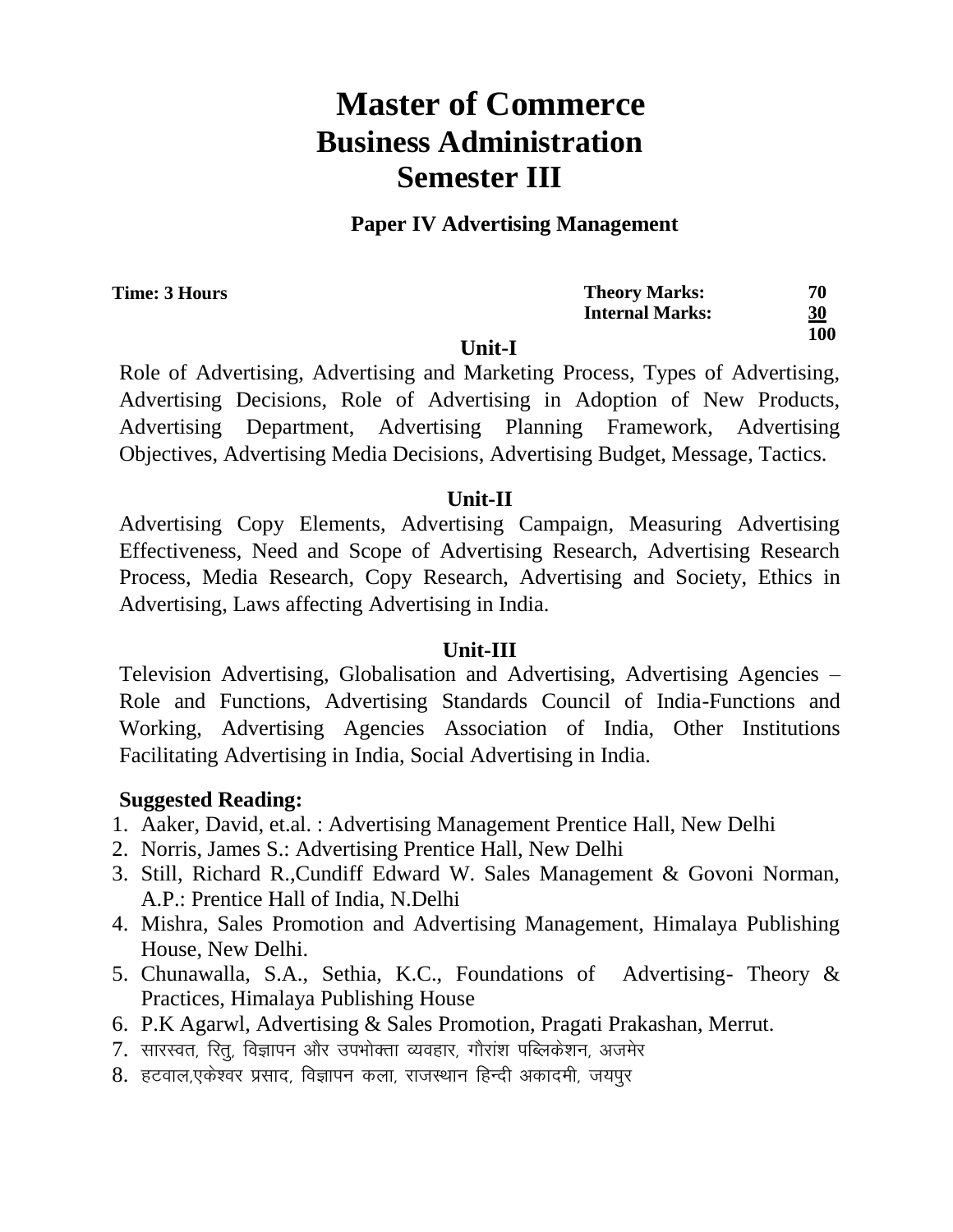## **Paper I International Marketing**

| <b>Theory Marks:</b>   | 70        |
|------------------------|-----------|
| <b>Internal Marks:</b> | <u>30</u> |
|                        | 100       |

#### **Unit-I**

Introduction: Meaning, Nature, Importance, Scope and Limitations of International Marketing, Domestic and International Marketing, Initial Selection of International Market, Scope of Marketing Research, Conducting Marketing Research.

## **Unit-II**

Domestic and Overseas Product Planning and Development, Product Life Cycle, Pricing- Factors Affecting Pricing Decisions, Pricing Methods, Channels of Physical Distribution: Factors Affecting the Choice of Channels, Logistics Decisions.

## **Unit-III**

Customer Service Levels, Promotional Measures and Strategies, Export Finance, WTO, GATT, IMF, World Bank, Impact of Globalization, Emerging Issues in International Marketing.

## **Suggested Reading:**

- 1. Terpstra, Verne and Sarathy, Ravi, International Marketing The Dryden Press, Fort Worth
- 2. Ball, Don and Mc Culloch, Wendell., International Business Challenge of Global Competition, Irwin, McGraw Hill
- 3. Ghosal, Sumantra and Bartlett, C.A., Managing Across Borders, Random House, Business Book
- 4. Christopher, Lovelock & Wirtz, Service Management, Pearson Education, New Delhi.
- 5. Sri Niwasan, International Marketing, PHI Learning Pvt. Ltd.
- 6. Kothari, Jain, Mittal, International Marketing, Ramesh Book Depot, Jaipur.
- 7. Simon Majaro, International Marketing, English Language Society & George Allen Ltd. New Delhi.
- 8. राठौड एवं कोठारी, अन्तर्राष्ट्रीय विपणन, रमेश बुक डिपो, जयपुर
- 9. टण्डन, जे के, अन्तर्राष्ट्रीय व्यापार एवं वित, रमेश बुक डिपो, जयपुर

**Time: 3 Hours**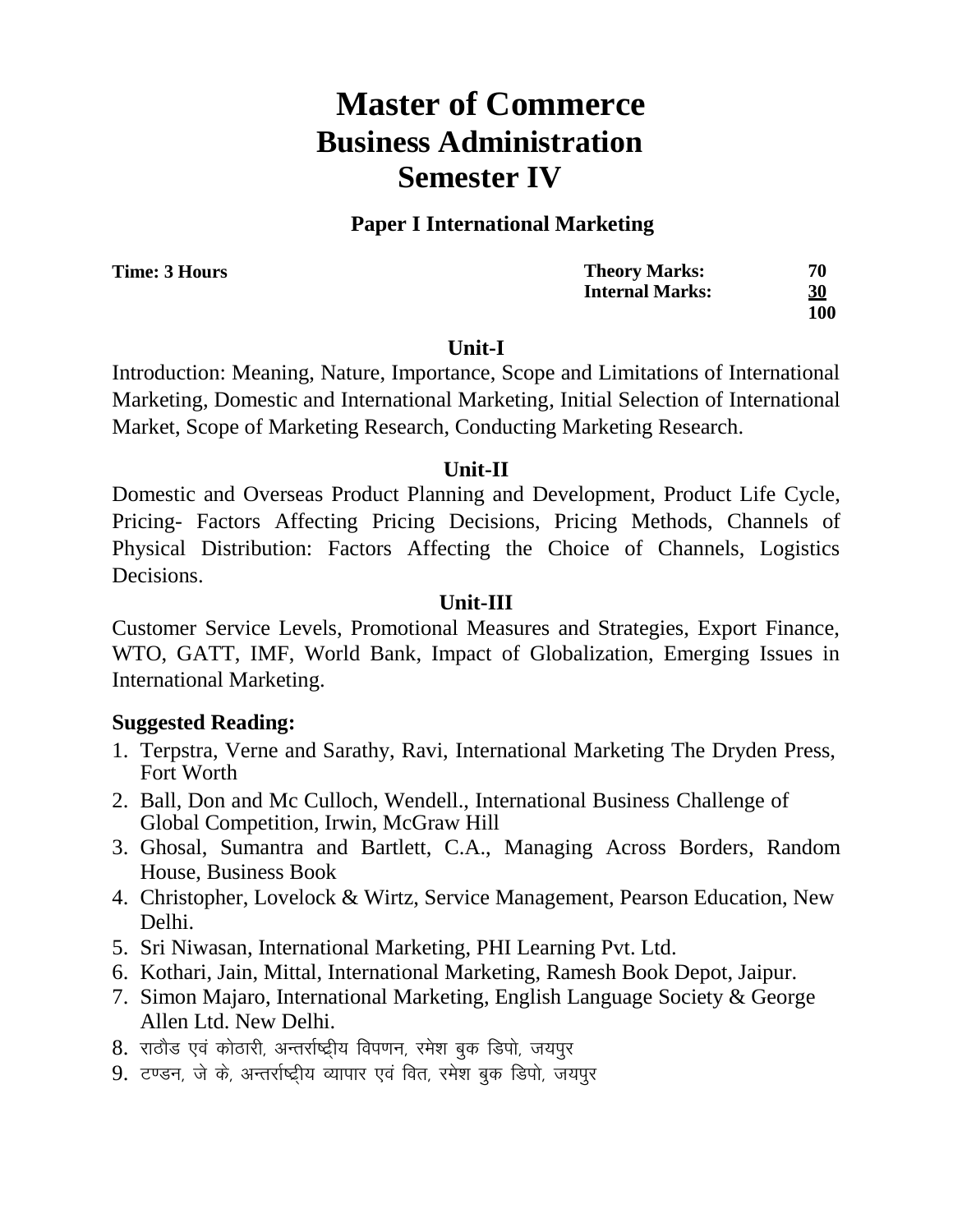**Paper II Human Resource Development**

| Time: 3 Hours | <b>Theory Marks:</b>   | 70         |
|---------------|------------------------|------------|
|               | <b>Internal Marks:</b> | <u>30</u>  |
|               |                        | <b>100</b> |
|               |                        |            |

## **Unit-I**

HRD : Concepts, Goals, HRD Mechanisms, Processes and Outcomes. HRD System : Design, Principles, Line Management and HRD.

## **Unit-II**

Transactional Analysis, Inter-Personal Style, Team Building, Role Efficiency. Inter-Personal Relations. Giving and Receiving Feedback.

## **Unit-III**

360 Degree Appraisal System, HRD Culture and Climate, Learning Organizations, HRD for Workers, Quality Circles.

- 1. Pareek & Rao, Designing & Managing Human Resource System, Oxford & IBM, New Delhi
- 2. Rao & Pereira, Recent Experiences in HRD, Oxford & IBM, New Delhi
- 3. Silvera, D.M., Human Resource Development, The Indian Experiences
- 4. Davis Keith, Human Behaviour at Work, New York, Mcgraw Hill
- 5. J.K.Sharma, Leadership Styles and Effectiveness of Potential Managers, Shell Write Pvt. Ltd., Jaipur
- 6. इन्दोलिया एवं प्रेरणा, मानव संसाधन, विकास एवं नियोजन, आर बी एस ऐ, जयपूर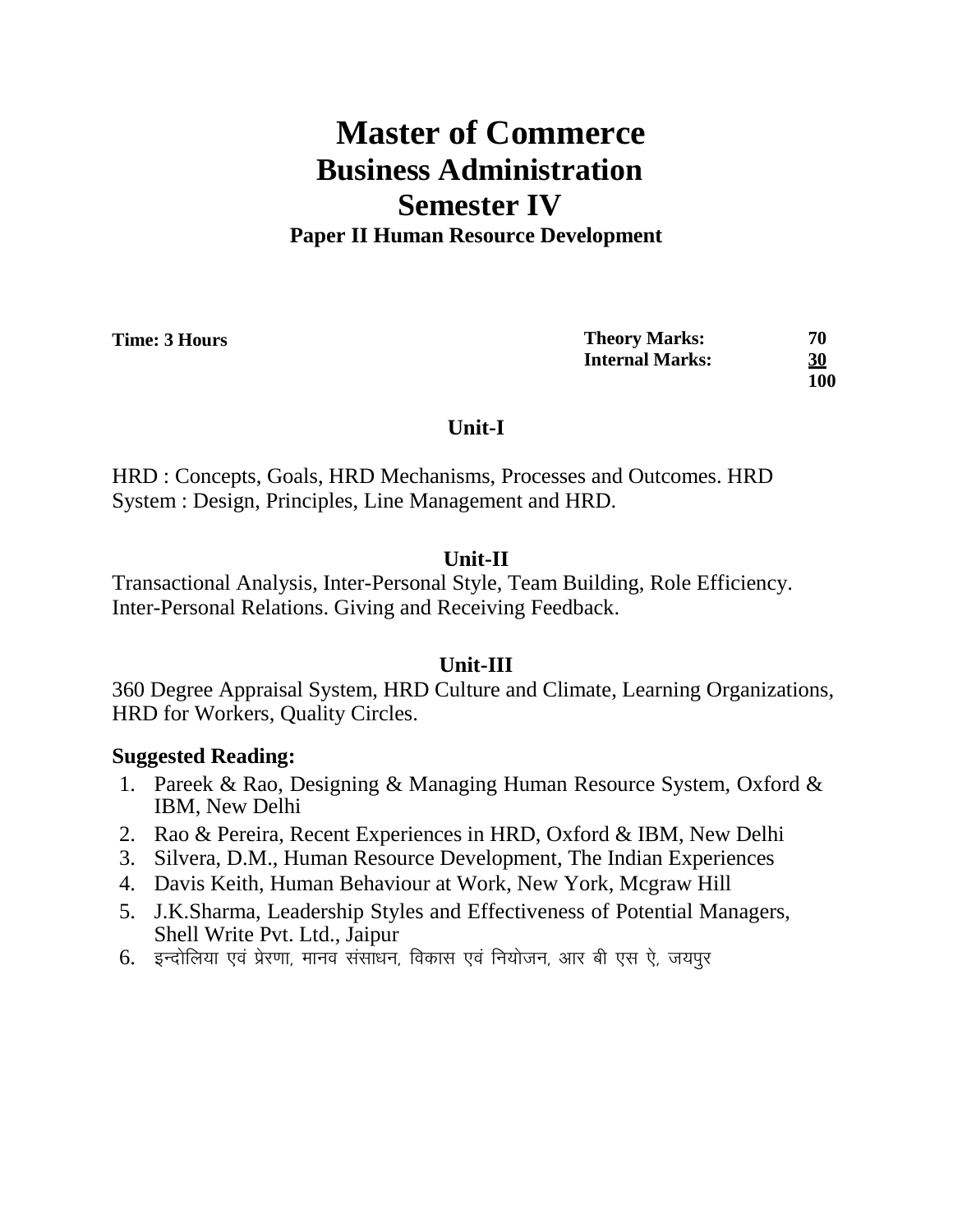**Paper III Strategic Management**

**Time: 3 Hours** 

**Theory Marks: 70 Internal Marks: 30 100**

## **Unit-I**

Introduction : Meaning of Strategic Management, Role of Strategic Management, Process of Strategic Management, Limitations of Strategic Management, Organizational Mission, Vision, Goals and Objectives, Environmental Scanning : Appraisal of External Environment, Dynamics of Internal Environment, Organizational Capabilities and Appraisal.

## **Unit-II**

Strategy Formulation: Business Level Strategy, Corporate Level Strategy, Functional Level Strategy. Strategy Implementation: Aspects of Strategy Implementation, Project Implementation, Procedural Implementation, Resource Allocation.

## **Unit-III**

Organizational Design and Change, Corporate Culture, Strategic Evaluation and Control, Meaning of Strategic Evaluation and Control, Criterias and Techniques of Strategic Evaluation and Control, Role of Organizational Systems in Evaluation.

- 1. Fred David, Strategic Management Prentice Hall, New Delhi
- 2. Wheelen & David Hunger, Strategic Management & Business Policy, Prentice Hall, New Delhi
- 3. Pearce, Robinson & Richard, Strategic Management, Tata McGraw Hill
- 4. Gupta, Golakota & Srinivasan, Business Policy and Strategic Management Prentice Hall, New Delhi
- 5. Thomas, Hunger, Rangrajan, Strategic Management, Pearson Publishing House, New Delhi.
- 6. Micheal V.P., Globalisation, Liberalisation and Strategic Management, Himalaya Publishing House, New Delhi.
- 7. Prasad, L.M., Strategic Management, Sultan Chand & Sons
- 8. Kazmi, Azhar, Strategic Management and Business Policy, Tata McGraw Hill
- 9. जैन, पी सी, व्यह रचनात्मक प्रबन्ध, रमेश बुक डिपो, जयपूर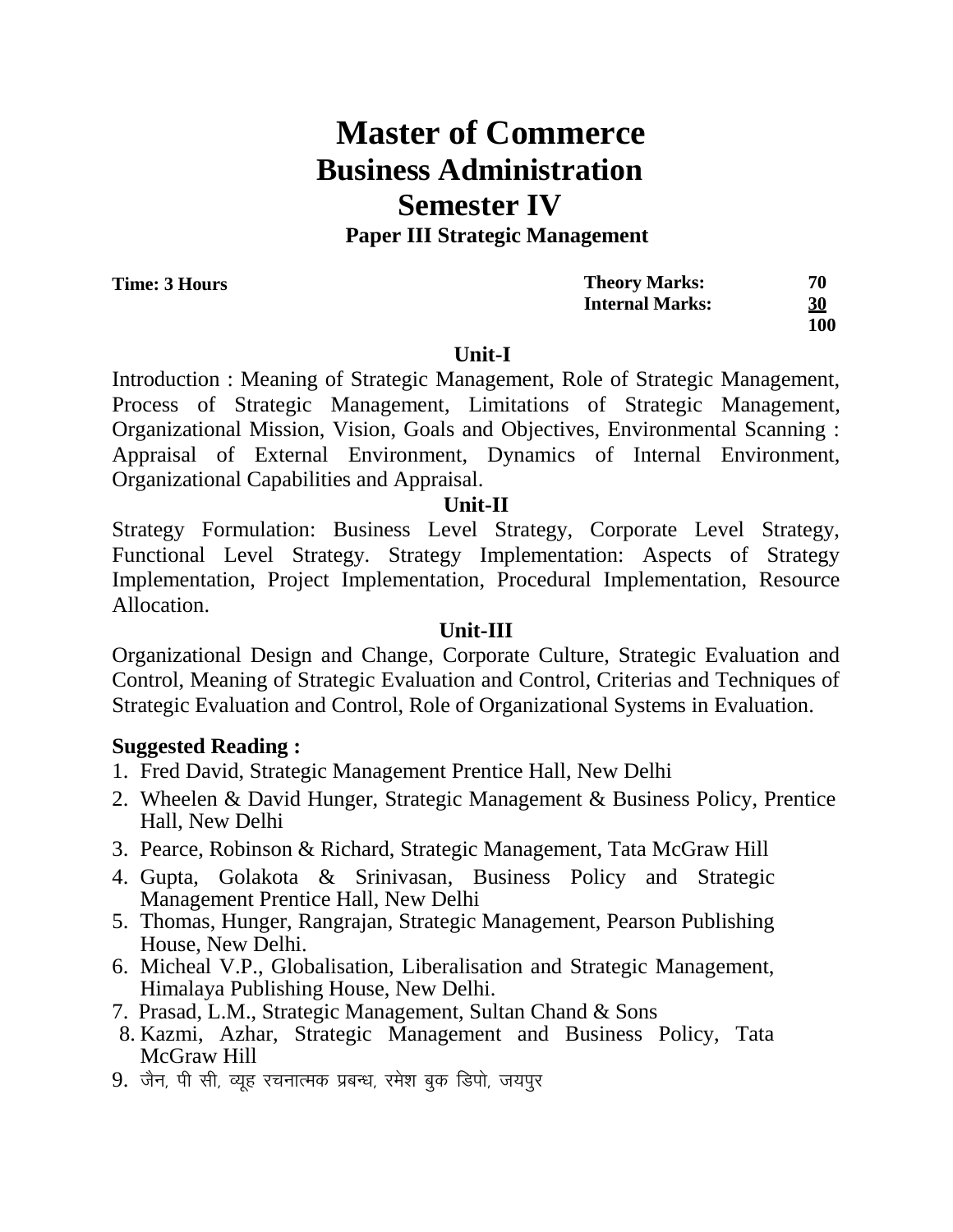## **Paper IV Tourism Marketing**

**Time: 3 Hours** 

**Theory Marks: 70 Internal Marks: 30 100**

#### **Unit-I**

Introduction : Meaning and Definition of Tourism, Purpose of Tour, Distinction between Tourist and Visitor, Role of Tourism, Travel and Tourism in 21<sup>st</sup> Century. Trends and Future prospects of Tourism, Role and Functions of RTDC, ITDC, Department of Tourism. Marketing of Tourism- Meaning and Definition of Tourism Marketing, Need and Importance, Marketing Mix, Marketing Environment, Trends in Marketing, Marketing Communication, Tourist Market Segmentation.

#### **Unit-II**

Seven (7) P's of Tourism Marketing -Product, Price, Promotion, Place, People, Process and Physical Evidence. Tourism in India - Growth of Tourism in India, Benefits from Tourism, Barriers to Growth, Tourist Activities, Tourism Policy of India. Prospects and Challenges of Tourism Marketing Comparison of Indian Tourism with International Tourism (Medical, Cultural, Religion, Historical and Natural Perspectives)

#### **Unit-III**

Importance of Tourism in Rajasthan- Importance, Tourism Places in Rajasthan. Tourists Facilities, Role, Organization and Progress of RTDC, Heritage Hotels in Rajasthan-Importance, Present position and Prospects, Role of state in promoting Tourism in Rajasthan, Shortcomings of Tourism and Hotel Management in Rajasthan, Prospects of Tourism in Rajasthan.

- 1. Khan, Tourism Marketing, Anmol Publication , New Delhi
- 2. Batra & Chawla, Tourism Marketing: Global Perspective , Deep and Deep Publication, New Delhi
- 3. Chawla, Romila, Tourism Marketing and Development, Sonali Publication, New Delhi
- 4. Singh, Ratandeep, Tourism Marketing, Kanishka Publishers, New Delhi.
- 5. Sinha, P.C., Tourism Management, Anmol Publications Pvt. New Delhi.